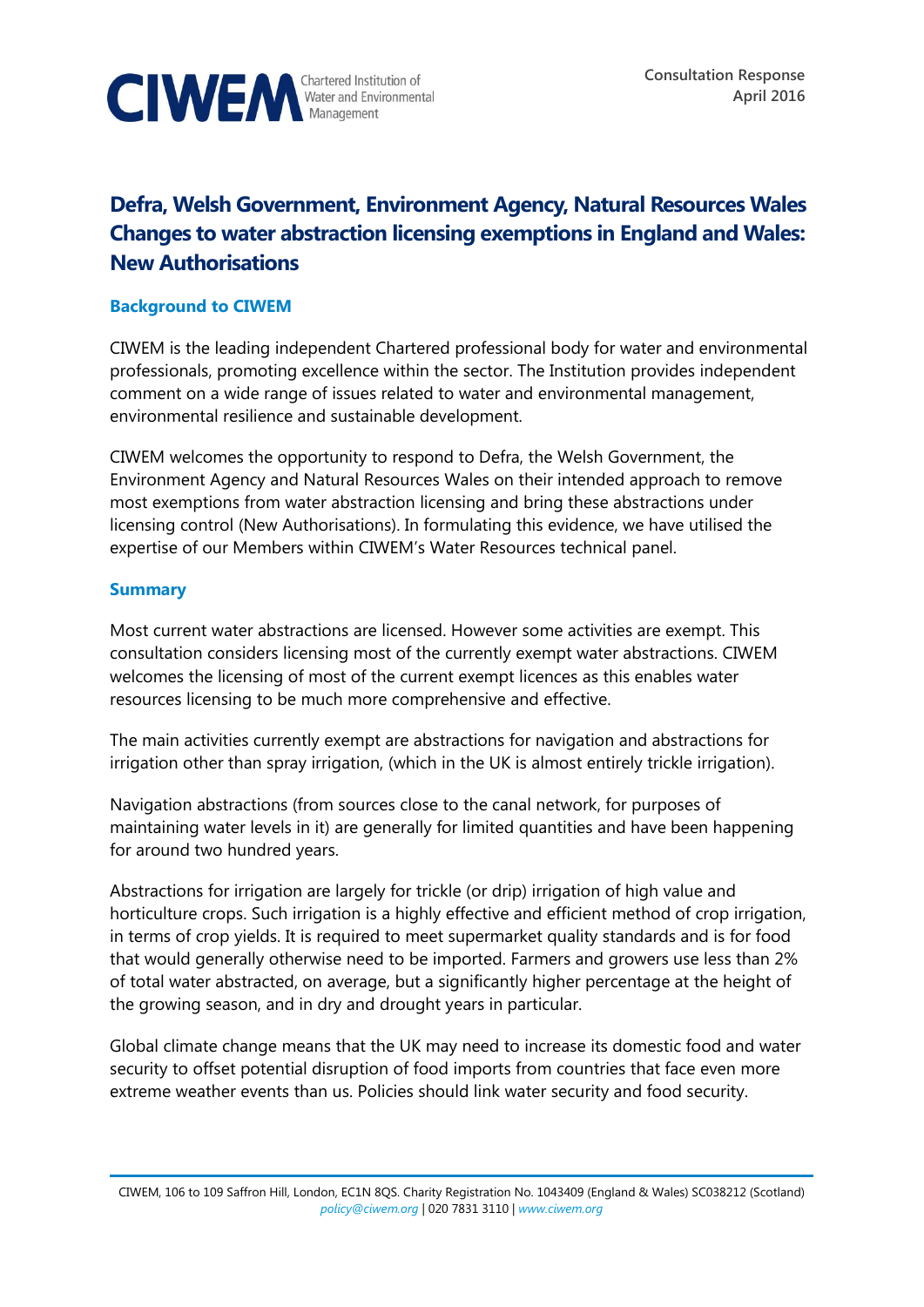CIWEM believes that constraints on the abstraction of water from surface and ground water bodies need to be applied to protect the environment where and when that protection is needed. Fixed 'hands off flow' (HoF) conditions applied to all abstraction points sources on the same basis are unlikely to be efficient or effective, and a more targeted, site-needs based approach is deemed necessary.

CIWEM suggests that abstraction constraints on new authorisations should be determined by regard to the interests and case of all users, both existing and new. If further reductions to abstractions are needed because a catchment is over-abstracted then these should be delivered by making adjustments to all abstractions, and not solely to an abstraction which is the subject of a new authorisation.

#### **Answer to consultation questions**

1. How long do you think the period applicable for the temporary construction abstraction exemption should be?

CIWEM does not have a view on this question.

2. The Impact Assessment at Annex D discusses the evidence for the proposal around planned abstractions. Please let us know of any other evidence you are aware of that should be considered in respect of planned abstractions?

Evidence on planned abstractions for agriculture should include the amount of agricultural produce it would provide. Should there be concern about the impact of the planned abstraction on the water environment then the environmental impact of alternative sources of that produce, including such items as the  $CO<sub>2</sub>$  in the transportation of the alternative produce should be taken into consideration.

3. Do you agree with the Government's proposal to exclude from transitional arrangements compensation provisions for those who have plans to abstract in the future? Please explain the reasons for your answer above.

CIWEM does not have a view on this question.

4. What do you think are the main issues or challenges that might arise from excluding planned abstractions from the New Authorisations transitional arrangements? What do you think are the main benefits?

CIWEM does not have a view on this question.

5. What other pieces of evidence do you think abstractors could use to meet the evidence requirements for applications?

The consultation includes examples of suitable evidence as including meter readings, pump ratings, invoices for equipment, photographs of infrastructure, business receipts and contracts. The provision of a Statutory Declaration signed by a suitably qualified professional could usefully be added to the list as part of a range of evidence sources as evidence that abstraction has taken place.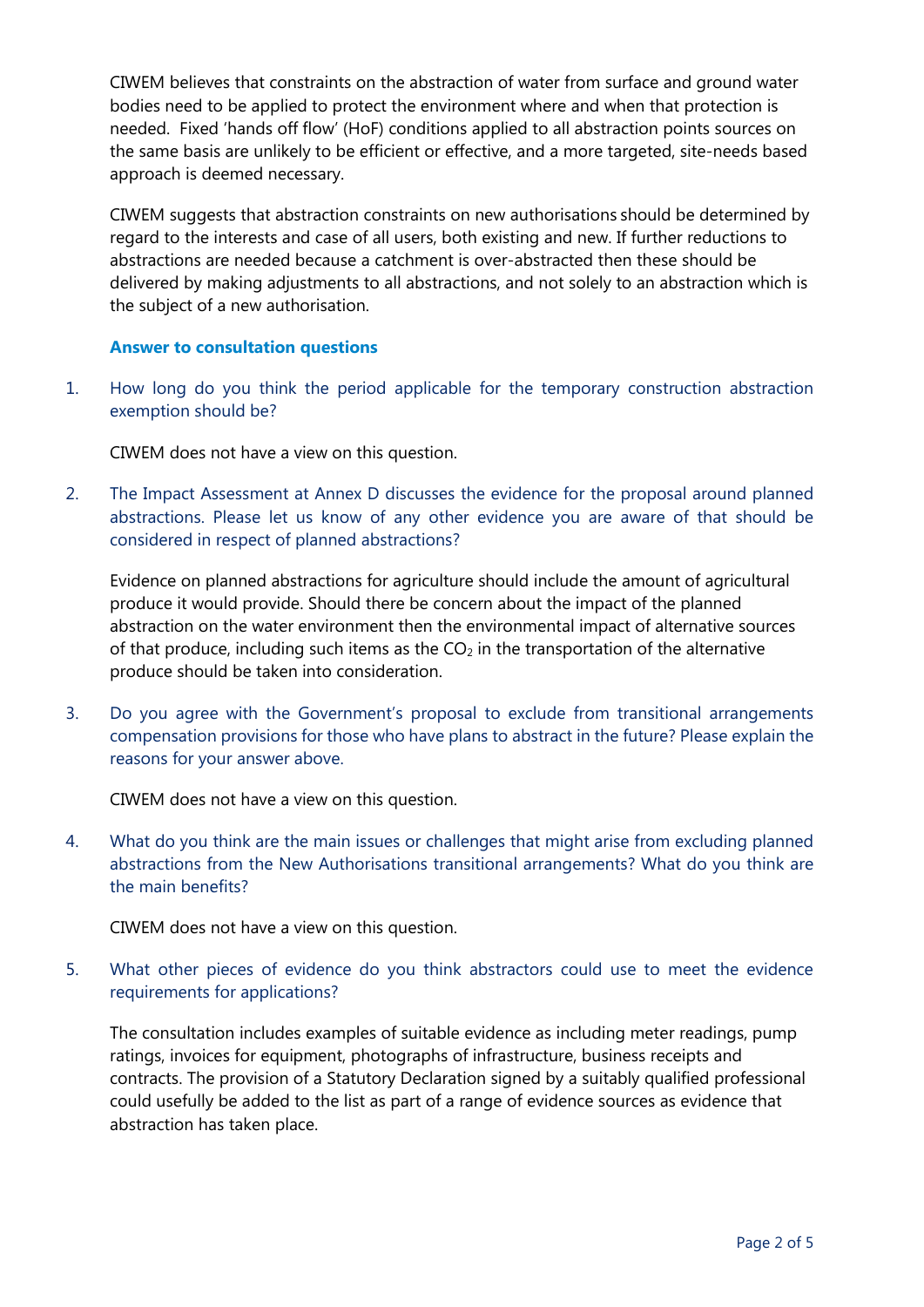Although the 'four year rule' should be sufficient in many cases, there can be great variability of rainfall and crop water needs. Also the rotation of crops to maintain soil fertility can mean large variations in crop water requirements from year to year. Thus provision should be made within the legislative process to cater for different circumstances. Applicants should be given the opportunity to provide evidence of peak use from earlier years to cater for abstractions in peak periods and in drought conditions and other variable situations.

6. Do you think putting basic universal HoFs on New Authorisations licences to protect the environment from damage caused by low river flows or drought is an effective control to protect against environmental damage?

This approach would bring additional regulatory control to previously exempt abstractors that many existing licence holders do not experience. This does not align with the statements that refer to the exempt abstractions already being an integral feature in the catchment water balance and to ensure that the transitional arrangements receive a light touch in terms of regulatory burden. Given that many abstractions for navigation purposes pre-date the Water Resources Act, 1963 they are arguably some of the most established operations.

On the other hand, existing abstraction permissions have led to the significant problem of over-abstraction and over-licensing which the Restoring Sustainable Abstraction programme is in process of attempting to rectify. CIWEM believes that the licensing of abstractions from previously exempt users needs to be managed in a way that does not prejudice the needs of those against other licensed users, but which also does not prejudice the restoration of sustainable abstraction permission nationwide.

7. Do you think a universal HoF of Qn95 on New Authorisations licences is the right level for licences in over-abstracted catchments?

CIWEM suggests that abstraction constraints on new authorisations should be determined by regard to the interests and case of all users, both existing and new. If further reductions to abstractions are needed because a catchment is over-abstracted then these should be delivered by making adjustments to all abstractions, and not solely to an abstraction which is the subject of a new authorisation.

8. Do you think a universal HoF of 75% of Qn99 on New Authorisations licences is the right level in catchments that are not over abstracted?

We do not believe the inclusion of a universal HOF on new authorisations in catchments that are not over abstracted or over-licensed is justified.

9. In any event, we consider that the adoption of such a low level of protection for the environment that a value of 75% of Qn99 would provide would be completely insufficient in any situation. What do you think are the main issues or challenges that might arise from using basic universal HoFs? What do you think are the main benefits?

Please note our responses to questions 7 and 8 above. We consider a simple HOF control on abstraction to be too crude, too insensitive (to variations in the situation) and too rigid.

10. Do you think there is an alternative approach that should be used to ensure environmental protection? Please explain your response.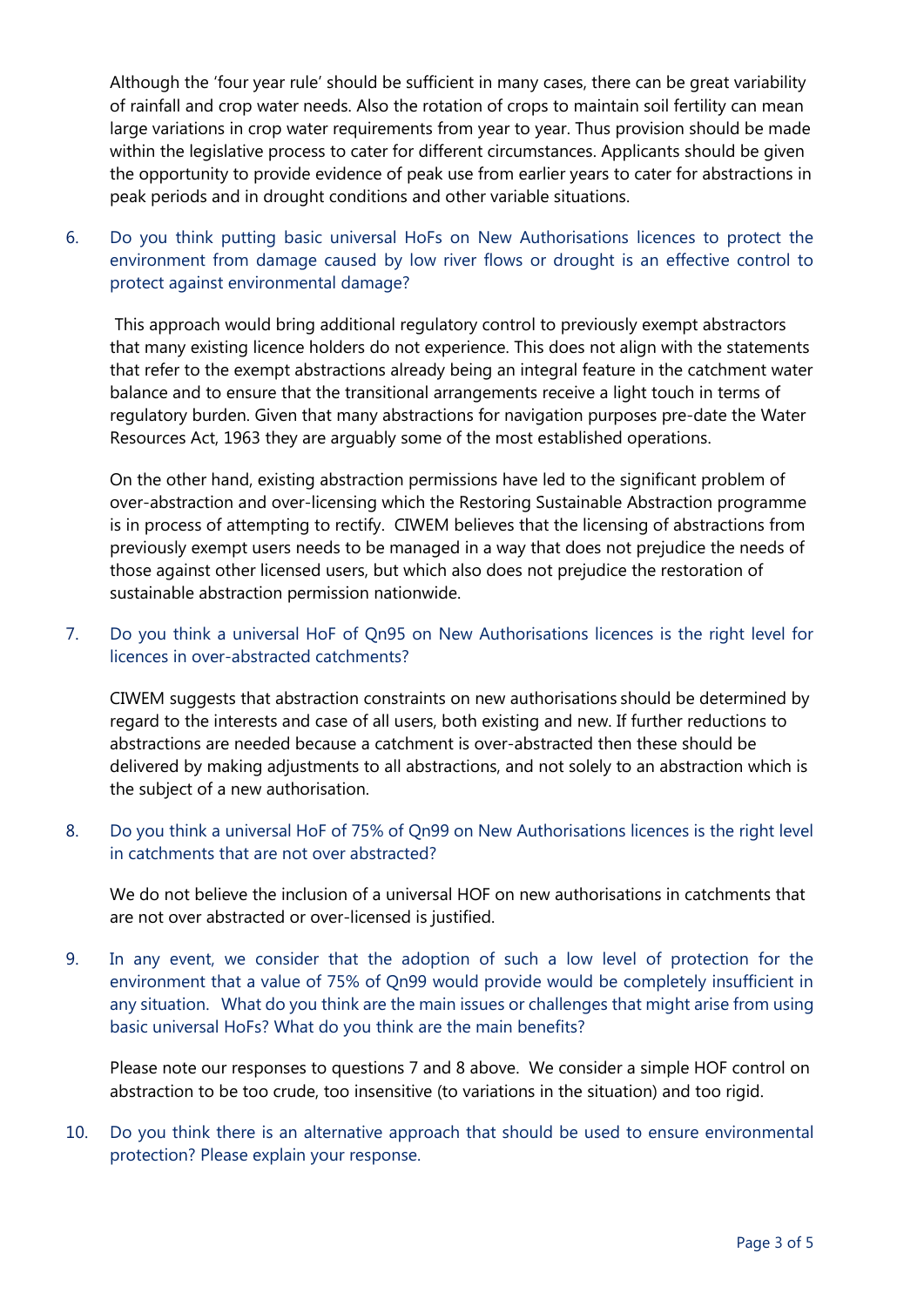Please see our responses to previous questions.

CIWEM believes that environmental protection needs to be secured through considering all abstractions within the catchment, both licensed and unlicensed and sharing the burden of achieving reductions amongst all abstractors. Any other approach will treat abstractors applying for new authorisations less favourably than existing licensed abstractors.

Abstractions for navigation purposes typically support another waterbody under WFD, and therefore environmental protection needs to be considered for both the donor and recipient waterbody.

11. Do you agree with the proposal to include volumes on transfer licences under New Authorisations? Please explain the reasons for your answer above.

CIWEM does not have a view on this question.

12. Do you agree with the intention of Government and the Regulator to use EIUC funds already collected, that are potentially no longer required for the completion of the Restoring Sustainable Abstraction programme, to fund any compensation that may result from the implementation of New Authorisations? Please explain the reasons for your answer above.

CIWEM believes that EIUC funds collected from particular sectors should be used to fund for actions in relation to that sector alone, and not used elsewhere. Should surplus EIUC funds exist, they should be repaid pro-rata to those who delivered them.

13. The Government expects the Regulator to raise and use funds collected through the EIUC from non–water company charge payers to pay any compensation identified under New Authorisations. Taking into consideration that there is unlikely to be additional Government money available, do you agree with this approach? Please explain the reasons for your answer above.

CIWEM does not have a view on this question.

14. Can you suggest any alternative ways to fund compensation?

CIWEM does not have a view on this question.

15. Having read the Government response to the 2009 consultation on implementing the abstraction elements of the Water Act 2003 in Part I and taking account of the revised proposals in Part II, do you have any other comments about the overall policy approach to New Authorisations?

CIWEM remains concerned that new authorisations will be issued on the basis of abstraction over the four years prior to commencement of the regulations. The level of abstractions are very dependent on rainfall conditions, some abstractions will only be made during periods of severe drought, and four years is simply not a long enough period of time to reflect the different conditions which can occur.